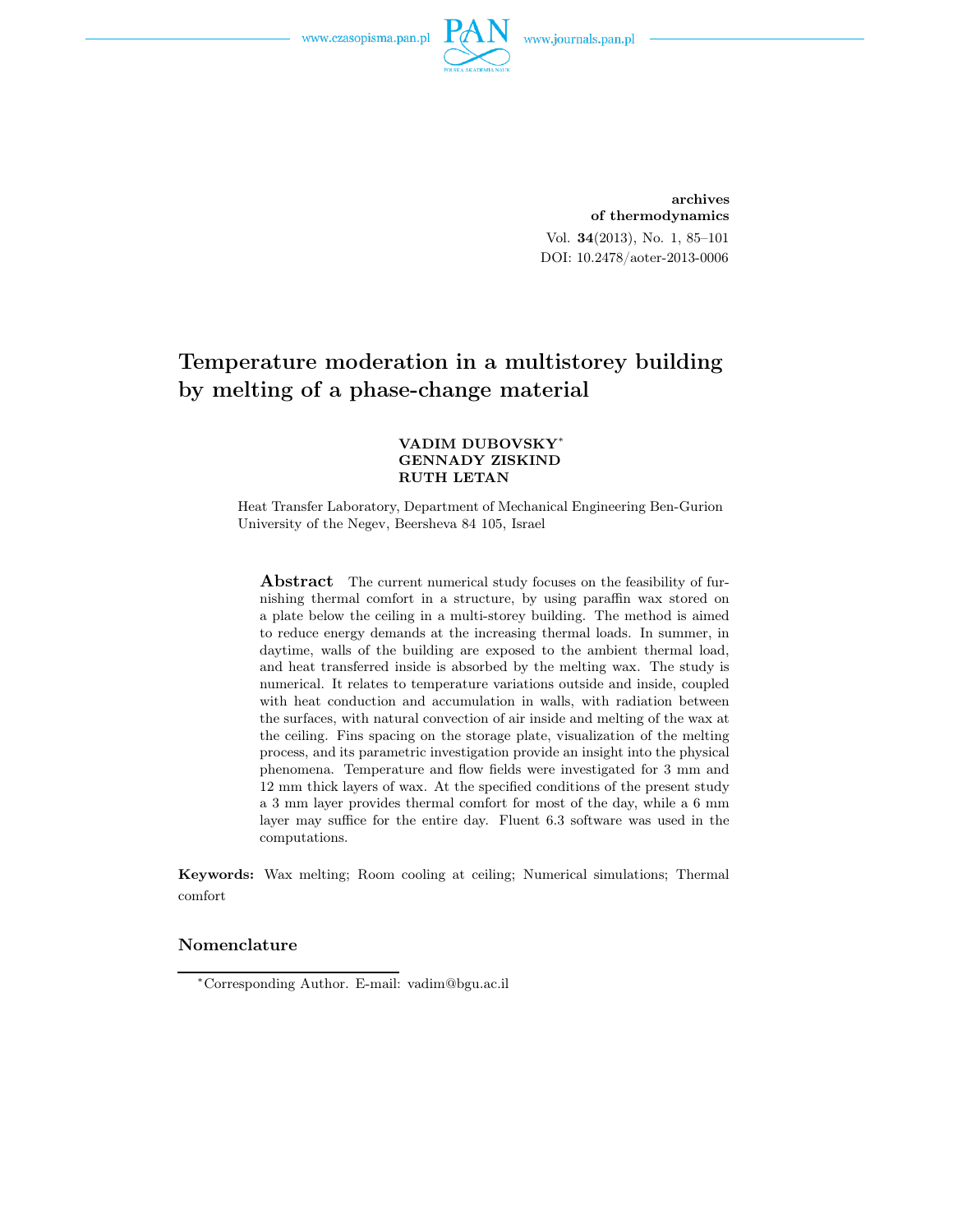



| $b_l$                       | final thickness of liquid layer on the tray, mm                                               |                                                            |
|-----------------------------|-----------------------------------------------------------------------------------------------|------------------------------------------------------------|
| $b_s$                       | initial thickness of solid layer on the tray, mm                                              |                                                            |
| $f_m$                       | melt fraction                                                                                 |                                                            |
| h.                          | heat transfer coefficient, $W/m^2K$                                                           |                                                            |
| $\boldsymbol{k}$            | - thermal conductivity, $W/m K$                                                               |                                                            |
|                             | distance between fins, m<br>$\qquad$                                                          |                                                            |
| q                           | - heat flux, $W/m^2$                                                                          |                                                            |
| $\mathcal{S}_{\mathcal{S}}$ | fin height, mm                                                                                |                                                            |
| T                           | plate (tray) temperature, K, $^{\circ}$ C                                                     |                                                            |
| $T_{out}$                   | temperature of ambient, K, $^{\circ}$ C<br>$\hspace{0.1mm}-$                                  |                                                            |
| $T_{PCM}$                   | PCM temperature (solid fraction), $K$ , $^{\circ}C$<br>$\equiv$ .                             |                                                            |
| $T_{room\,av}$              | average air temperature in the room, $K$ , $^{\circ}C$<br>$\overline{\phantom{m}}$            |                                                            |
| $T_{wall\,av}$              | average wall temperature, $K$ , $^{\circ}C$<br>$\equiv$ .                                     |                                                            |
| $T_{wall\ inside}$          | average temperature of the inside wall surface, $K$ , $^{\circ}C$<br>$\overline{\phantom{0}}$ |                                                            |
| $x_l$                       |                                                                                               | height of melt layer between plate and solid interface, mm |
|                             |                                                                                               |                                                            |

## 1 Introduction

Thermal storage that utilizes latent heat of phase-change materials (PCM) is of interest, because of its large heat storage capacity. In summer, the phase-change materials are used in buildings as sinks, absorbing the heat that penetrates walls, ceiling or floor. For that application, the materials have to melt at temperatures lower than the desired thermal comfort temperature in the structure. The phase-change process is isothermal in melting or solidification. Materials that perform as sinks are stored either in walls, or in the vicinity of a ceiling (Mozhevelov *et al.* [1]).

Laouadi and Lacroix [2] conducted a theoretical study to assess performance of a PCM unit designed to level electrical energy demand for domestic space heating during peak hours. The studied storage unit was examined for its cyclic melting and solidification. Farid and Chen [3] numerically simulated storage of a phase-change material placed between an electrically heating surface and floor tiles. Khudhair and Farid [4] summarized their investigation and analysis of thermal energy storage systems incorporating phase change materials for use in building applications. Breesch *et al.* [5] studied natural night ventilation and an earth-to-air heat exchanger, which cools the ventilation air at daytime in summer. Zhang *et al.* [6] investigated thermophysical properties for free-cooling buildings. They validated their simulated results with experiments, and used them for selection of suitable building envelope materials. Henning [7] presented an overview of open and closed heat driven cooling cycles for applications in combination with solar collectors. They analyzed the control needs for such systems in summer.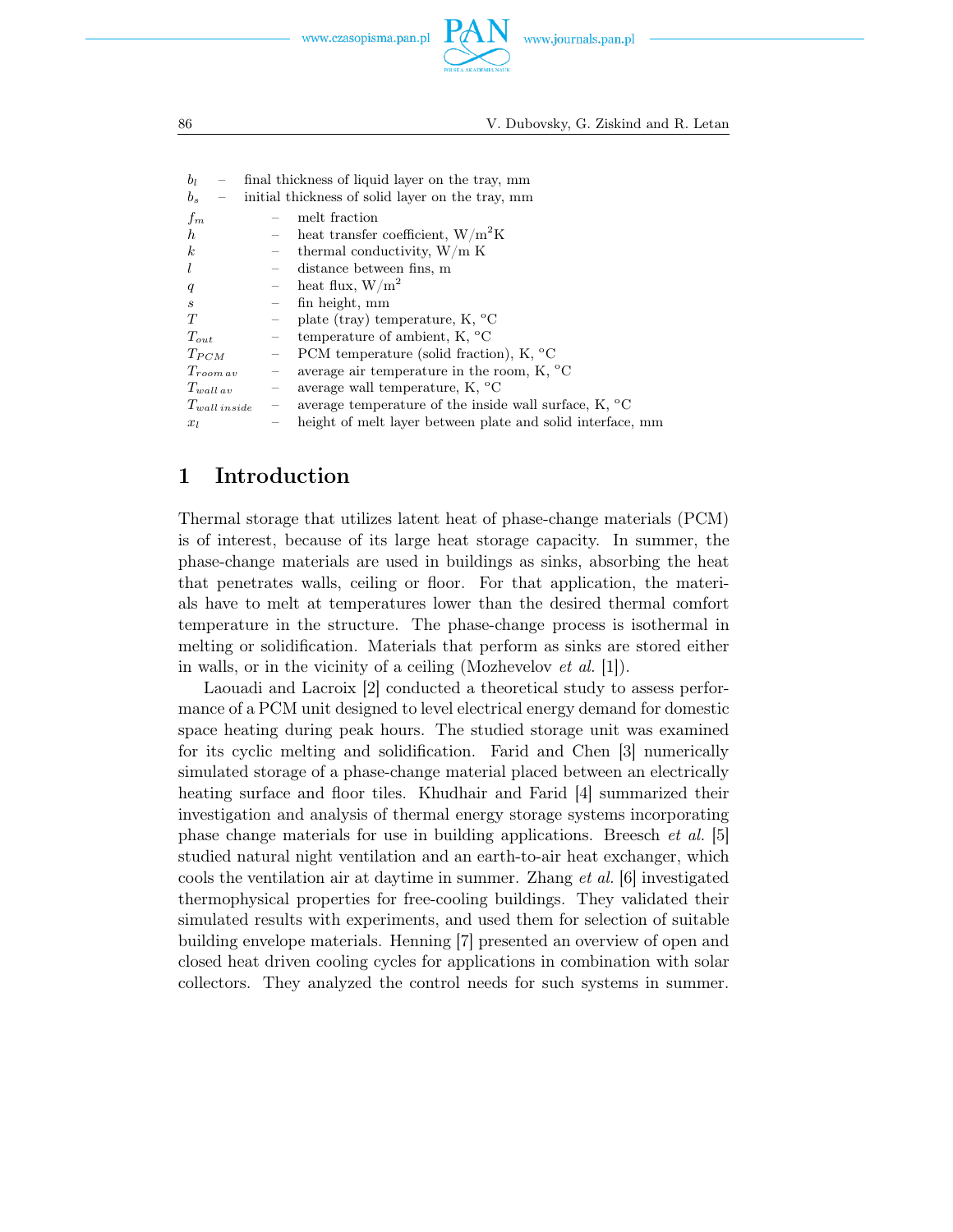Temperature moderation in a multistorey building by melting... 87

Tyagi and Buddhi [8] reviewed the thermal performance of various types of systems like the PCM Trombe wall, PCM wallboards, PCM shutters, PCM building blocks, floor heating, ceiling boards and other devices.

Chowdhury *et al.* [9] simulated a system that uses a chilled ceiling, and concluded that it offers the best thermal comfort during summer. Pasupathy *et al.* [10] gathered information on developments of PCMs applications in buildings, and the methods used for space heating and cooling. The authors related to micro- and macroencapsulation methods, to PCM impregnation in building materials, to PCM-integrated space heating and cooling. Matens and Oliveira [11] aimed to evaluate the potential of integrated solar absorption cooling and heating systems for building applications. Baetens *et al.* [12] extensively reviewed the applications of phase-change materials in buildings. The authors discussed the performance of wallboards impregnated with PCMs, PCM enhanced concrete, and PCM-enhanced clay tiles, to provide thermal storage distributed throughout the building. The authors also pointed out the merits and demerits of those applications. Raj and Velraj [13] presented a review on free cooling and ventilation cooling, using phase-change materials. The free cooling was defined as being based on solidification at night, and melting in daytime, in both cases by natural convection. That was feasible in climates, where considerable temperature difference exists between day and night. The ventilation cooling was essential in cases of small temperature differences, like few degrees. Shatikian *et al.* [14] examined the effect of fins on the rate of melting of a phase-change material. The study was conducted using the enthalpy-porosity numerical model, as first presented by Voller *et al.* [15].

Our current work simulates temperature moderation in a structure at mid-storey on a typical subtropical summer day [16]. Paraffin wax, chosen as the phase-change material, is stored over a plate at the ceiling. The heat accumulated and transferred by the walls is naturally conveyed up by air in the analyzed structure. As the heat is absorbed by the melting wax at the ceiling, thermal comfort within the structure is achieved.

## 2 Physical model and numerical procedure

In our current study the physical model of the analyzed structure, and the phase change material stored at its ceiling, are being considered as an entity. The numerical procedure differs, and is described separately for the structure and for the storage space.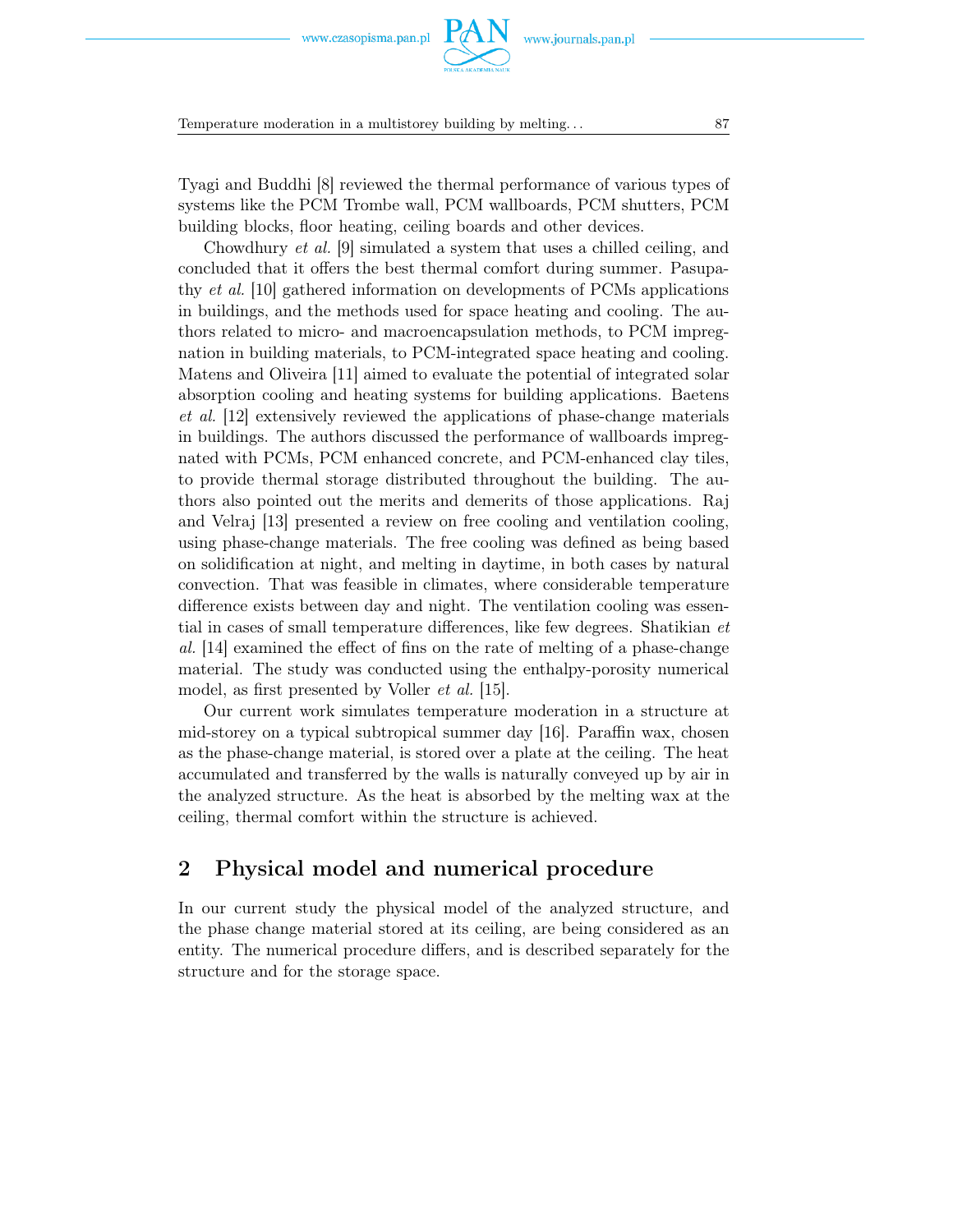

### 2.1 Physical model

A structure inside a multi-storey building 8 m long, 8 m wide, and 2.5 m high is considered. Heat from the surroundings penetrates the four walls, which are  $0.15$  m thick, and made of construction materials, having a density of 1300 kg/m3, specific heat of 0.9 kJ/kgK, and thermal conductivity of 0.45 W/mK. The choice of a structure in a multi-storey building means a concrete adiabatic floor and a concrete adiabatic ceiling. In our case temperature moderation in the structure is demanded, therefore, a heat sink in summer, and a heat source in winter have to be mounted.

In the current study a summer day is chosen, and a paraffin wax, being a phase-change material, serves as a heat sink. The paraffin wax is stored over the aluminum plate, installed parallel to the ceiling, about 0.01–0.02 m below it. The plate, being horizontal, is 8 m long and 8 m wide. It has end walls, like a tray, which are a few millimeters higher than the stored wax melt. The tray is open at its top, to the air passage, which extends from the wax, up to the concrete ceiling.

The wax properties are partly based on commercially available paraffins. The one chosen for our study melts at  $21^{\circ}$ C, with latent heat of 100 kJ/kg, density of the solid wax is 800 kg/m<sup>3</sup>, density of the liquid wax is 750 kg/m<sup>3</sup>, specific heat is  $2.5 \text{ kJ/kgK}$ , and the thermal conductivity is  $0.2 \text{ W/mK}$ . The solid-liquid zone, i.e., the mushy zone, is assumed to extend within the range of  $0.2\degree C$ , or rather  $21\pm0.1\degree C$ , as in the almost pure material.

The following processes are expected: heat from the surroundings is conducted across the walls. Part of it accumulates in the walls, while the other part enters the structure. The air inside heats up at the walls and moves inside by natural convection. The warm stream moves up to the aluminum plate. Simultaneously heat is transferred by radiation between the inside surfaces. Heat is absorbed by the plate and the wax stored on it. The wax melts, and liquid is formed on the plate. The solid-liquid interface moves up, and the liquid layer thickens. The thermal resistance to transfer of heat increases. The solid phase, which is heavier, floats over the liquid layer. As long as the solid layer is perfectly uniform, it would stay on top of its melt, till it completely disappears by melting. In practice, as the layer becomes thinner and thinner, it may fracture and collapse down. At night the wax has to solidify, by rejecting its latent heat to a stream of cold air, which may flow on top of the wax, inside the free passage at the ceiling. Currently, the night cooling by air has not been considered quantitatively, with regard to the air flow rate, its temperature, the passage cross-section size, or the rate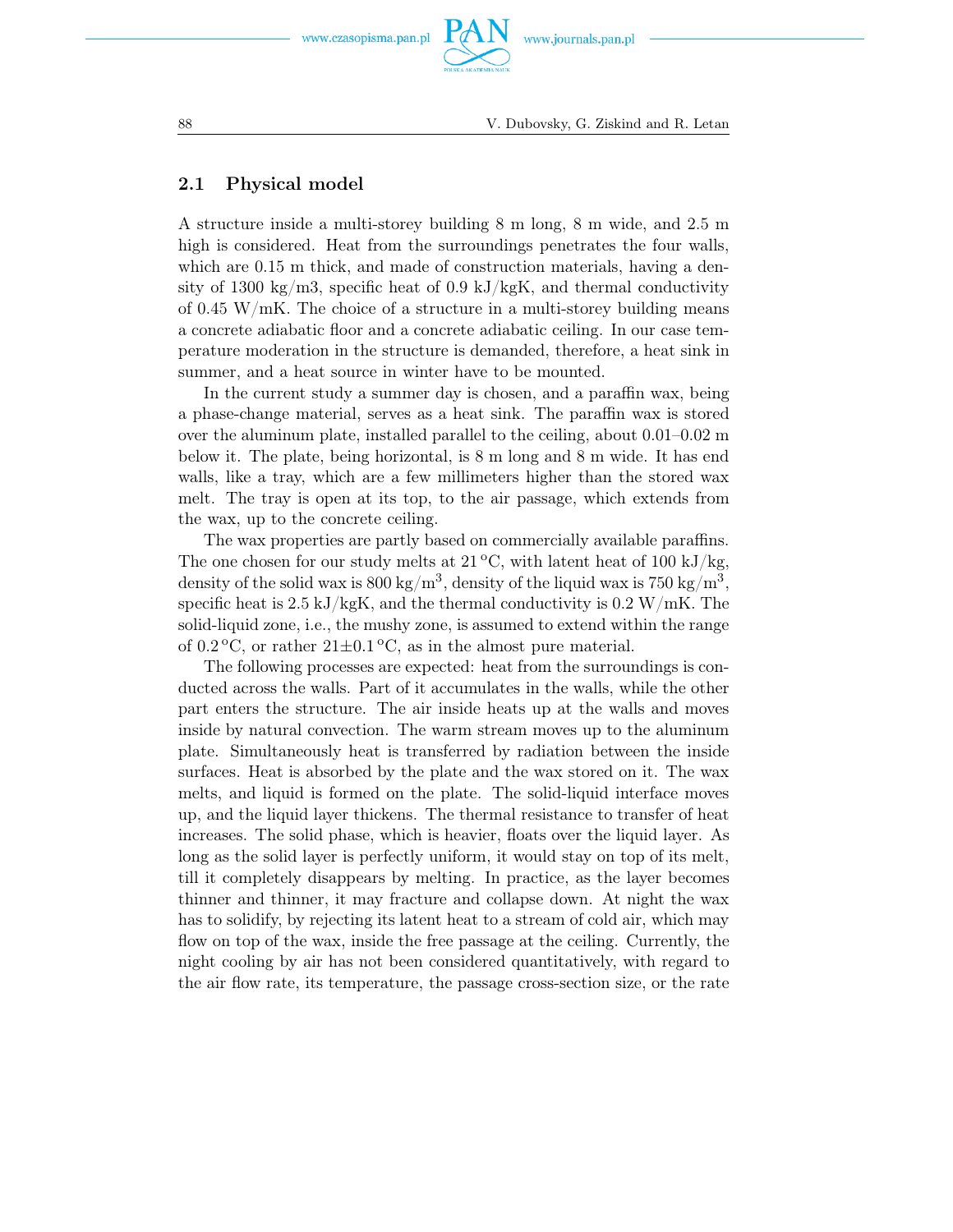Temperature moderation in a multistorey building by melting... 89

of solidification.

The end walls of the tray are 8 m apart. Longitudinal fins are constructed on the plate between those walls, and have to be as high as the height of the final melt. The fins being based on the plate, and made of aluminum, reach the plate temperature being isothermal, due to their geometry and properties. The fins are installed on the plate, at the bottom of the tray. They are straight and longitudinal, 8 m long, 12 mm thick, 4 mm or 16 mm high, as the height of the tray end walls. The thermal conductivity, k, of the aluminum fins and the plate is about 200 W/mK. The heat transfer coefficient in the wax, liquid or solid, on the fin interface is <sup>h</sup> = 10*−*<sup>20</sup> W/m2K, as obtained from the Fluent software. Introducing into the common equation of fin efficiency the fin height of 16 mm, the aluminum thermal conductivity, k, and the heat transfer coefficient,  $h = 20 \text{ W/m}^2\text{K}$ , results in a fin efficiency of unity, indicating temperature uniformity in fins. The fins and plate temperature is higher than the melting point of the wax. Therefore, the adhering solid melts, forming 'openings' for free convection of the lighter liquid. As the liquid moves up, the fractured solid layer may settle down toward the plate.

The process of settling has two major effects: the solid layer becomes enveloped in liquid, and the resistance to heat transfer from the plate to the melting solid decreases. Both effects promote the rate of melting. With the increasing number of fins on the plate, those effects are further boosted.

### 2.2 Numerical procedure

Due to the large dimensions of the structure, and relatively very small thickness of the wax layer, coupling between the two is rather complex. Instead, the thermal resistance, between the plate and the solid layer, was assessed for the structure computations.

For the computational procedure, the structure was divided by two vertical planes of symmetry. The origin of the coordinate system was taken at the intersection of the two planes. This division yielded a quarter of the original space, namely  $4 \times 4 \times 2.5$  m, defined as the three-dimensional computational domain. Free convection of air inside was coupled with radiation, with time-dependent accumulation and conduction in the walls, and conduction through the plate at the ceiling. The computational grid consisted of  $50 \times 80 \times 80$  cells, for the height, length and width of the structure respectively. The time step varied along the day. At first it was 1 s, and later on, up to 10 s. The computation was conducted for 12 hours of physi-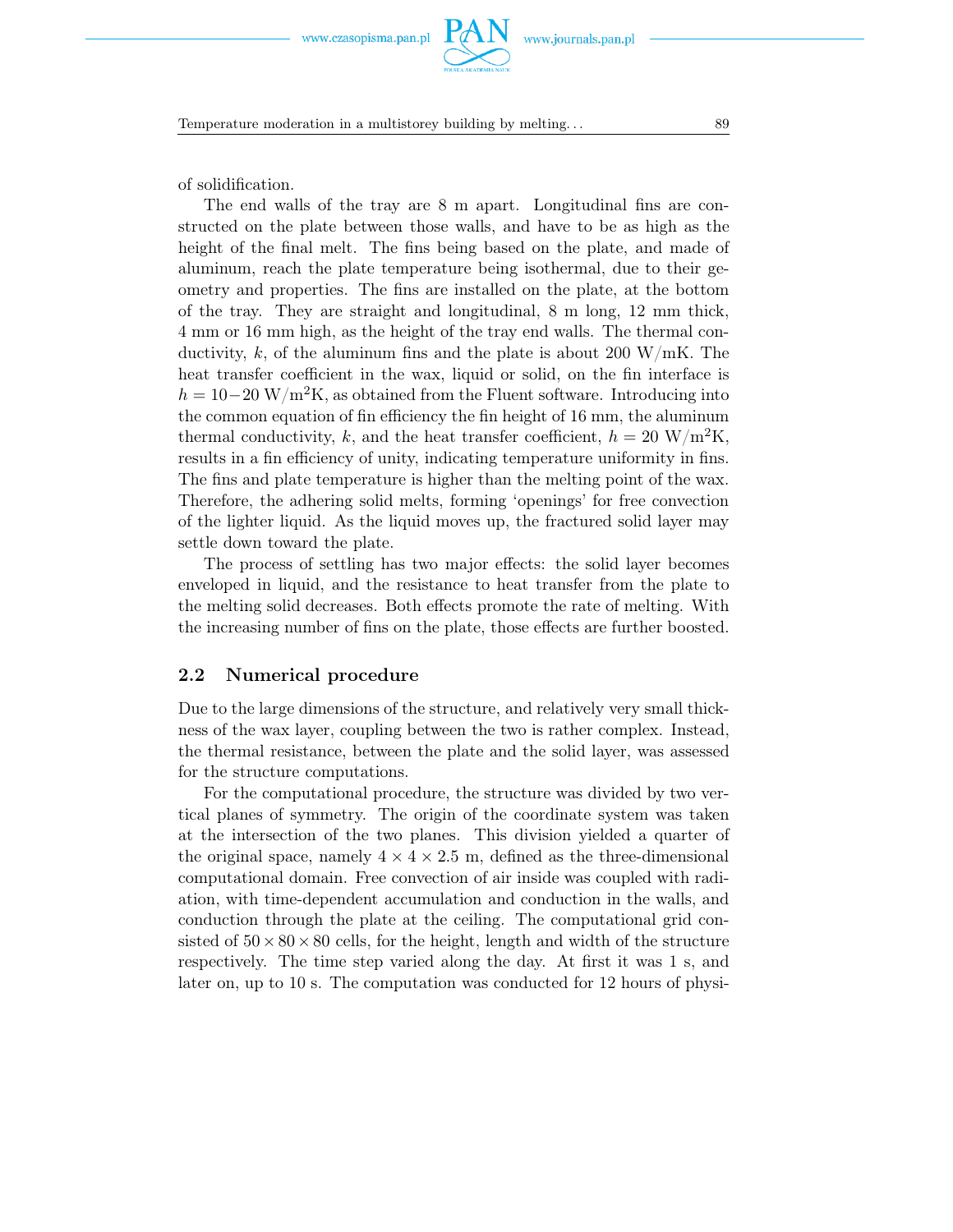cal time, from 7:00 till 19:00. Similar grid was used previously in structures of about the same size  $|1,17,18|$ . Grid refinement was applied  $|17|$ , without any further significant effect.

In the space of the structure, turbulent free convection of air is computed, using  $k \in \mathcal{E}$  model. Although the air movement in the space is slow, the criterion expressed by the Rayleigh number for turbulent flow is satisfied, namely  $Ra > 10^9$ . In our case, it is obtained at a temperature difference of 1.0  $\rm{^{\circ}C}$  between the inside wall temperature and the average room temperature, yielding  $Ra = GrPr = 1.59 \times 10^9$ , where Gr and Pr are the Grashof and Prandtl numbers, respectively. At 7:00 and 19:00 the temperature difference is smaller, and the flow may change from turbulent to laminar.

The governing equations for the air inside the structure have been presented by Mozhevelov *et al.* [1]. The surface-to-surface radiation inside the structure is computed by applying the discrete transfer radiation model, referred to as DTRM.

The entire process is transient, and is actually monitored since 6:00. Then, the ambient, the walls, the room space and the solid wax are at  $21^{\circ}$ C. Cooling of the wax is maintained till 7:00, preserving it as a solid at 21 °C. Thus, for the current study, the initial conditions are:  $t = 0$  (7:00):  $T_{PCM} = 21 \degree C$ ,  $f_m = 0$ . The other temperatures have increased till 7:00 to:  $T_{out} = 23 \text{°C}, T_{wall\,av} = 22 \text{°C}, T_{wall\,inside} = 21.6 \text{°C}, T_{room\,av} = 21.5 \text{°C}.$ 

The boundary conditions are: at the adiabatic floor and ceiling,  $q = 0$ . At all surfaces, no slip and no penetration are assumed. The structure has no ports, and no windows. Ports to the cold air passage at the ceiling are shut-down at 7:00. Pressure inside the structure is atmospheric, as outside.

Averaging of temperatures by volume is done in the room space and in the walls. Averaging on the surface is performed at the storage plate, and on the inside walls. All those computations are performed in Fluent 6.3 software  $|1,14|$ .

The transient ambient temperature adapted in our study, has been measured for several years, collected and averaged [16]. It reflects evolution of daily temperature in July in a subtropical climate.

The heat transfer coefficient on the outside walls was taken as  $h =$  $15 \text{ W/m}^2\text{K}$ , for the free convection and thermal radiation of the surroundings. Solar irradiation on the walls has not been accounted for.

The processes in the room and over the storage plate at the ceiling, are computed separately, thus sharing the plate temperature. For the compu-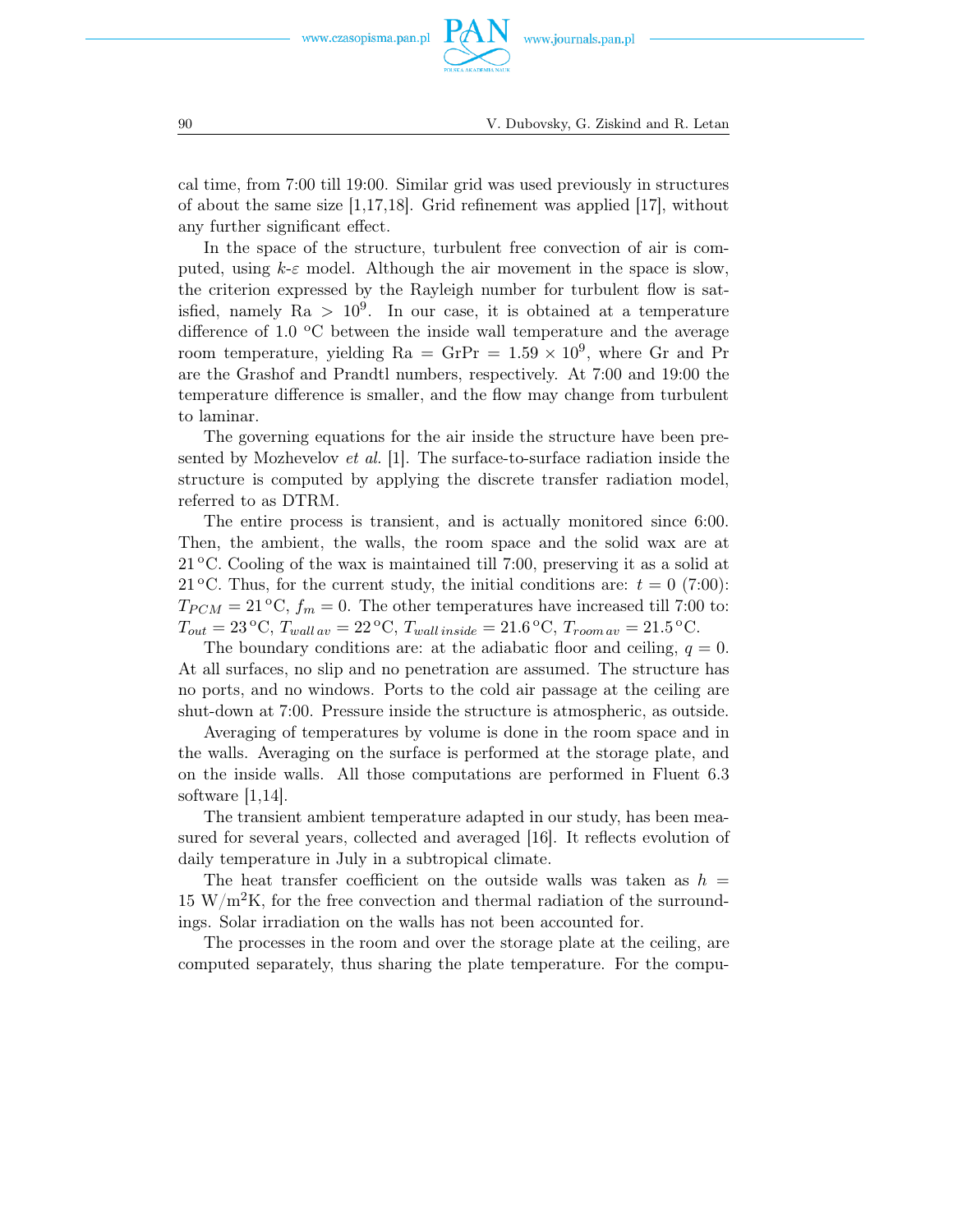Temperature moderation in a multistorey building by melting. . . 91

tational procedure, the tray at the ceiling was divided by a vertical plane of symmetry between two end walls, or between two longitudinal fins. The space was defined as the computational two-dimensional domain.

Two wax layers were investigated: 3 mm thick, having end walls 4 mm high, and 12 mm thick, having end walls 16 mm high. The free space above the wax was occupied by air. For the description of the wax-air system, with a moving internal interface, and without interpenetration of the two media, a volume of fluid (VOF) [14] model was used. In the melting wax the enthalpy-porosity method was applied (Shatikian *et al.*, [14], Voller *et al.*, [15]): the liquid fraction in each cell was expressed by the porosity of that cell. Thus, in a solid zone the porosity was zero, while in a liquid zone it was equal unity. In the mushy zone at the liquid-solid interface, a mixture of solid and liquid was represented by their respective fractions. The full set of governing equations was presented by Shatikian *et al.* [14].

The computational grid varied with the height of the tray walls, and with the distance between fins along the tray. For a distance of 0.1 m between the fins, and 4 mm high walls, the grid consisted of 200*×*20 cells, for length and height respectively. The time step varied from  $1 \times 10^{-3}$  s up to 0.1 s. For fins 4 m apart, and 4 mm high walls of the tray, the grid consisted of  $500 \times 20$  cells. The time step varied from  $1 \times 10^{-3}$  s up to 0.5 s. For fins 4 m apart, and 16 mm high walls, the grid consisted of 500 *×* 64 cells, for length and height respectively. The time step varied from  $1 \times 10^{-3}$  s up to 0.5 s.

The heat conducted across the plate is absorbed in the melting wax. The temperature of the three-dimensional plate is averaged over the surface, and as such is applied to the two-dimensional layer of wax. All the numerical calculations were performed using the Fluent 6.3 software.

### 3 Results and discussion

Our current study tests the process of temperature moderation in a building by change of phase at prescribed conditions, and also investigates, visually and parametrically the phenomena associated with that process.

Figure 1 shows schematically the concrete structure, and the finned plate at the ceiling. Figures  $2(a)$  and  $3(a)$  depict the daily varying temperatures, inside and outside the building, and the thermal phenomena taking place on a summer day in the defined structure, located at a mid-storey in a multistorey building. Heat transferred from the surroundings across the walls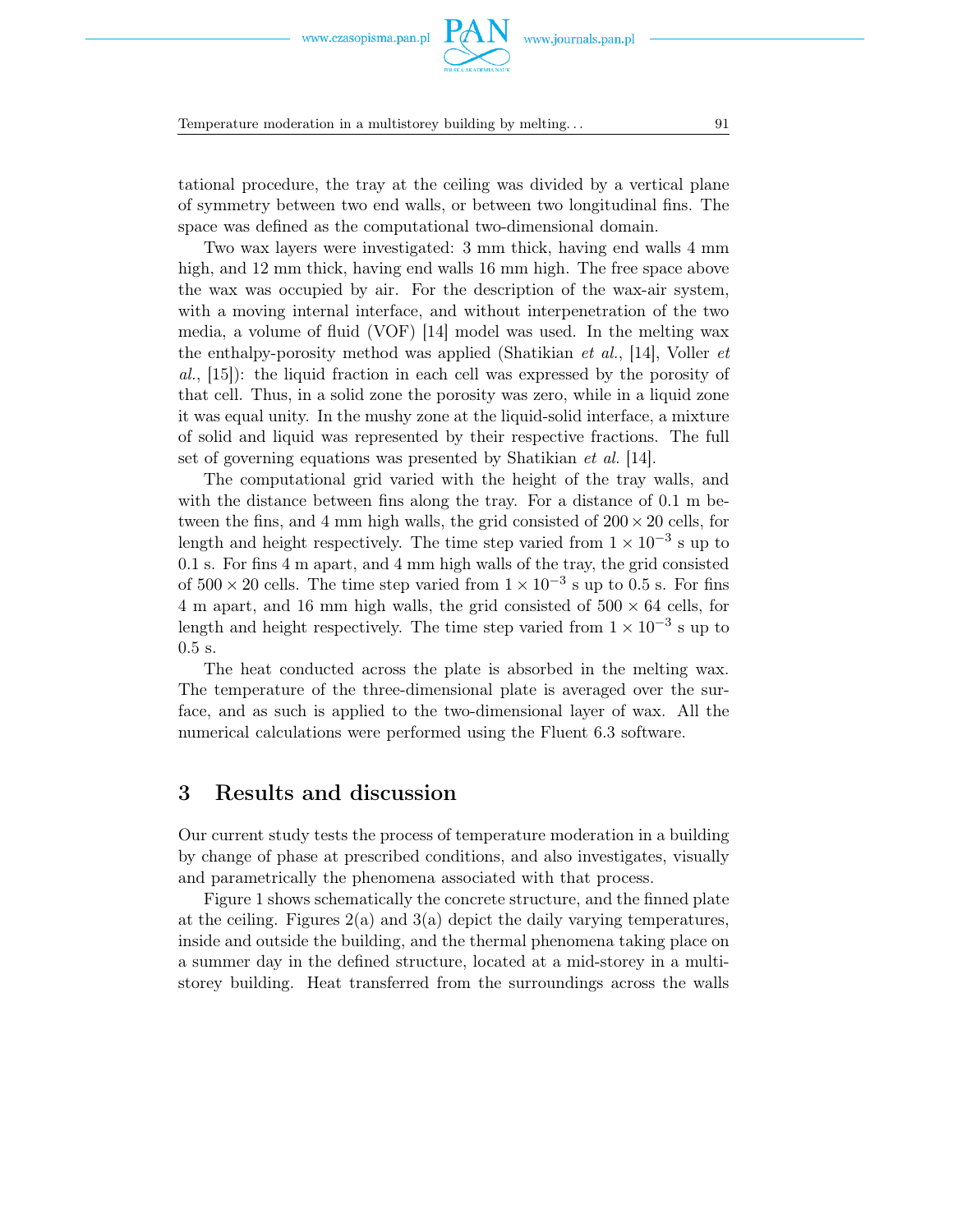



Figure 1. Schematic structure.

into the room is partly or mostly absorbed by the melting paraffin wax stored on an unfinned tray at the ceiling. The temperature is displayed for 12 hours, from 7:00 to 19:00. The ambient temperature varies from  $23^{\circ}$ C at 7:00, to 34 °C at 13:00–14:00, and falls down to 27 °C at 19:00. In both figures, the melt fraction is also presented. It is  $f_m = 0$  at 7:00 in both cases. In the first case, where a 3 mm thick layer of solid wax is stored on the tray, the melting is completed at 15:00,  $f_m = 1$ . In the other case, the 12 mm thick layer melts in 12 hours to half of its thickness,  $f_m = 0.5$ . Thus, a 6 mm thick wax layer suffices for the entire day. The average wall temperature, in the first case, varies from  $22\degree C$  in the morning, up to  $28\degree C$  in the evening, due to heat accumulation. For the 12 mm thick layer the average wall temperature varies from  $22^{\circ}$ C to  $27^{\circ}$ C. The most relevant outcome for us is the temperature of air in the structure. In both cases it is  $21.5\,^{\circ}\text{C}$  at 7:00. For the 3 mm thick layer, the temperature rises from  $23^{\circ}$ C at 15:00, to  $25^{\circ}$ C at 16:00, and further to  $27^{\circ}$ C at 19:00. Thus, a solid layer so thin provides thermal comfort for 9 hours. For the 12 mm thick layer, the room temperature rises to  $23.8\,^{\circ}\text{C}$  at 19:00. At that time the melt fraction is only 0.5, meaning that a 6 mm layer may sustain thermal comfort in the room for 12 hours.

Figures 2(b) and 3(b) illustrate the temperature field at 19:00, at the plane of symmetry. In the first case, the wax liquefies already at 15:00. At that time, a distinct stratification of temperature is demonstrated. However, the range extends only over  $0.25 \text{ °C}$ , which practically is negligible.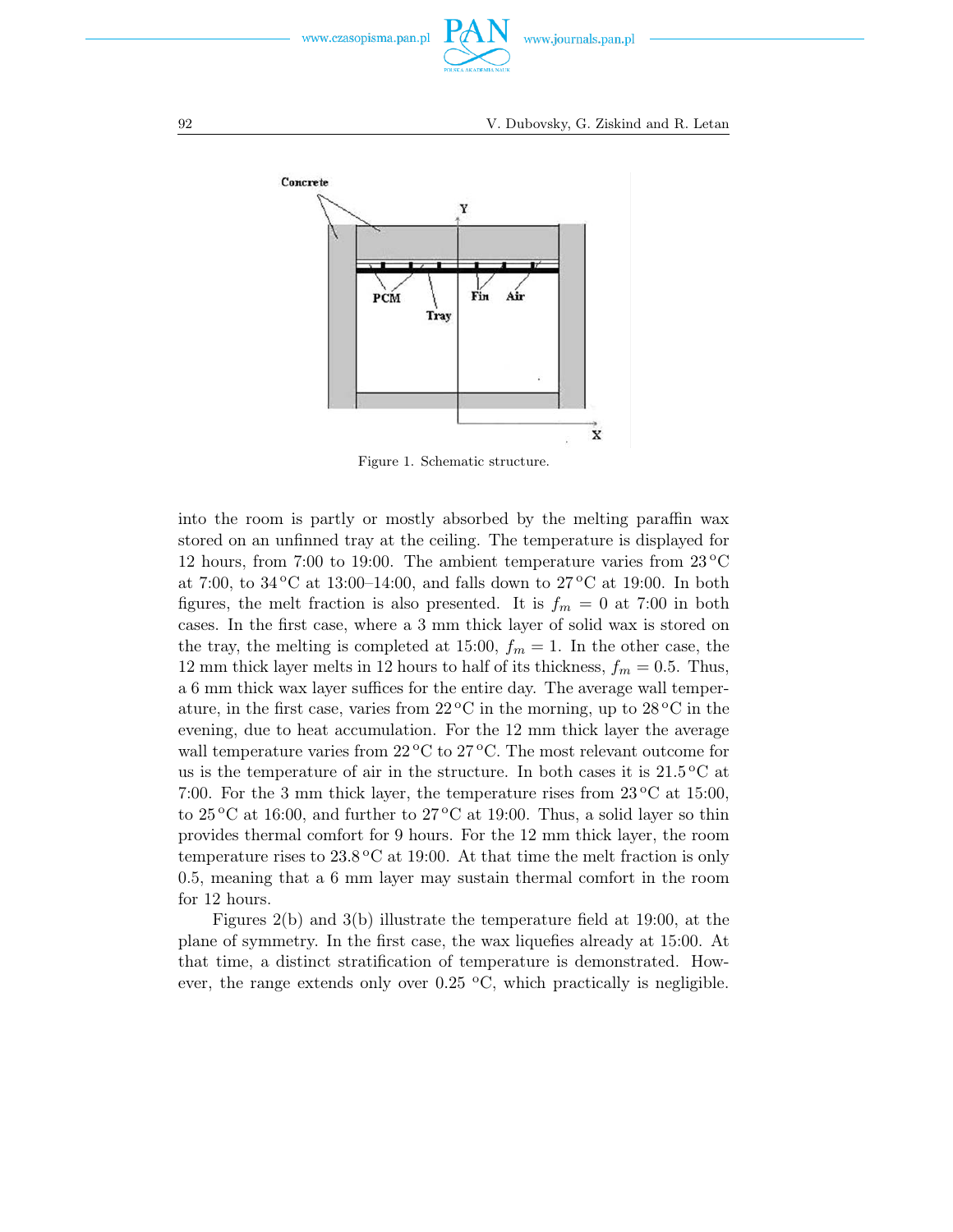Temperature moderation in a multistorey building by melting... 93

In the other case, segregated zones of temperature are apparent. The hot air accumulates at the walls, while in the central part of the room the temperature is  $1^{\circ}$ C lower.

Figures  $2(c)$  and  $3(c)$  illustrate the air streamlines at the plane of symmetry at 19:00. In the first case the wax has melted earlier. The temperatures of the room and the inside wall are both  $27^{\circ}$ C. Thus, the air is almost stagnant at that time. In the other case, melting is still on. A temperature difference of  $1.2\,^{\circ}\text{C}$  is sustained between the room and the inside wall. Circulation of air is observed. In the center of the room, cooler air moves down, while warmer air rises up at the walls. In both cases the amount of paraffin wax is decisive with regard to all aspects of thermal comfort in the room.

Thermal comfort for humans in a subtropical climate is estimated within the range of  $23-25$  °C. To provide those conditions, the wax has to melt at a lower temperature. However, in commercial paraffins a mushy zone of several degrees extends between the melting and solidification points. In pure materials the change of phase is isothermal. Were the current study concerned with the design of a specific case, a commercial paraffin wax had to be used. If for example the melting point of the wax is chosen at  $21^{\circ}$ C, then the solidification would be expected mostly at  $18-19\degree C$ . In the present case, where the feasibility is tested, a mushy zone of  $0.2\degree$ C was arbitrarily prescribed.

Along with the assessment of temperature moderation in the chosen structure, the investigation proceeds also into the analysis of the related physical phenomena. The visualization of melting in Figs. 4 and 5 shows the thinning of the solid layer, the change of its shape, the formation of melt at the plate, the settling and collapse of the solid. It illustrates the melting of a 3 and a 12 mm layers of wax over a finned plate. The fins are  $4 \text{ m } (a)$ , and 0.1 m (b) apart. As shown in those figures, an open passage is formed at the fin surface (left), across which liquid moves up, enveloping the solid layer. The shorter distance between the fins (b) enhances the rate of melting and settling of the solid. It is indeed obvious, that in case (a) there is one fin and two end walls on the tray, which expose surfaces at temperatures above the melting point of the solid. In case (b) there are 79 fins dividing the 8 m wide tray. On each fin there are two open passages formed. The solid melting and settling are accelerated in comparison to case (a). The visualization demonstrates the physical phenomena which dominate the process. That insight has been achieved due to the enthalpy-porosity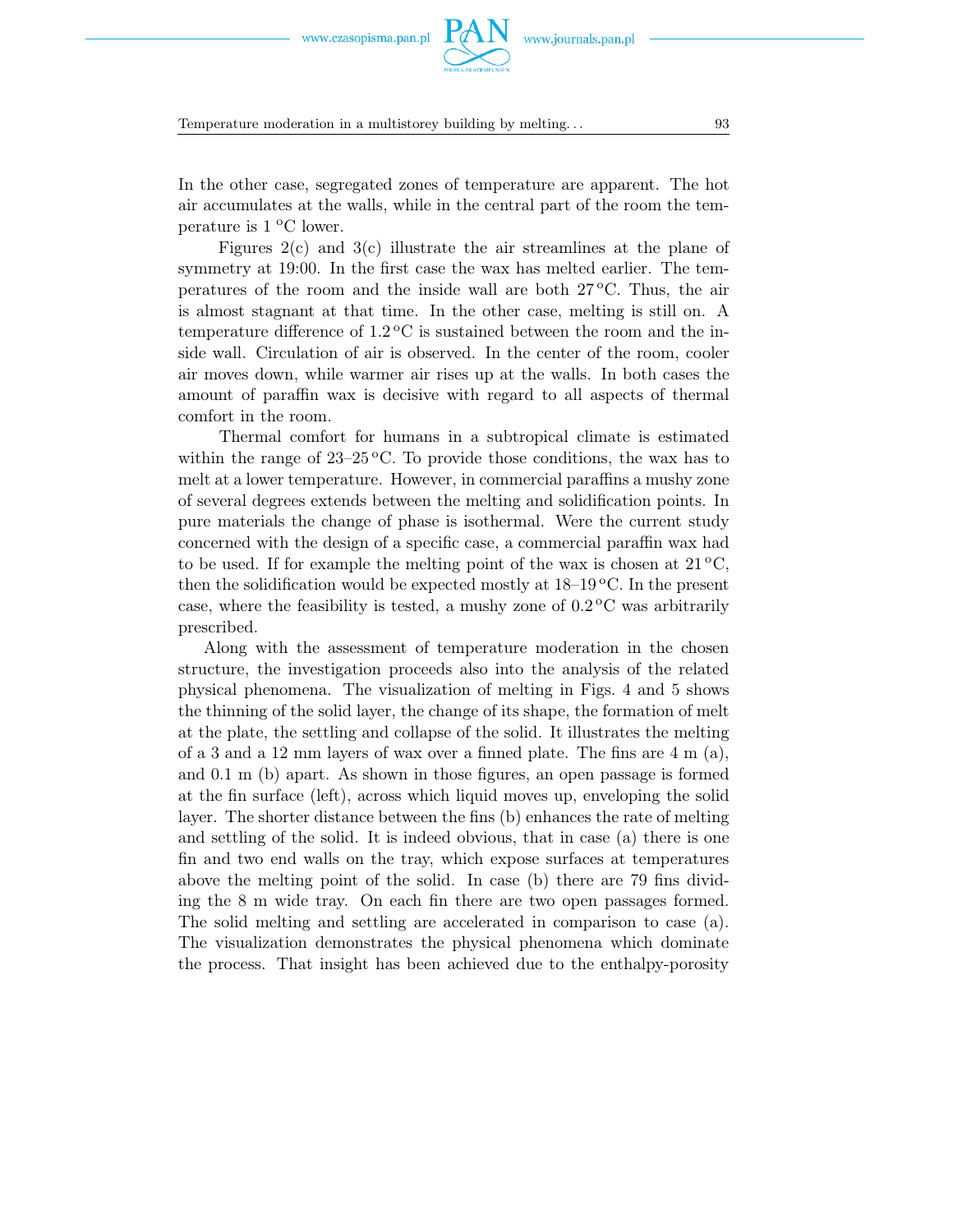



Figure 2. Wax layer, 3 mm thick: (a) temperature and melt fraction variation along the day, (b) temperature field at the plane of symmetry at 19:00, (c) air streamlines at the plane of symmetry at 19:00.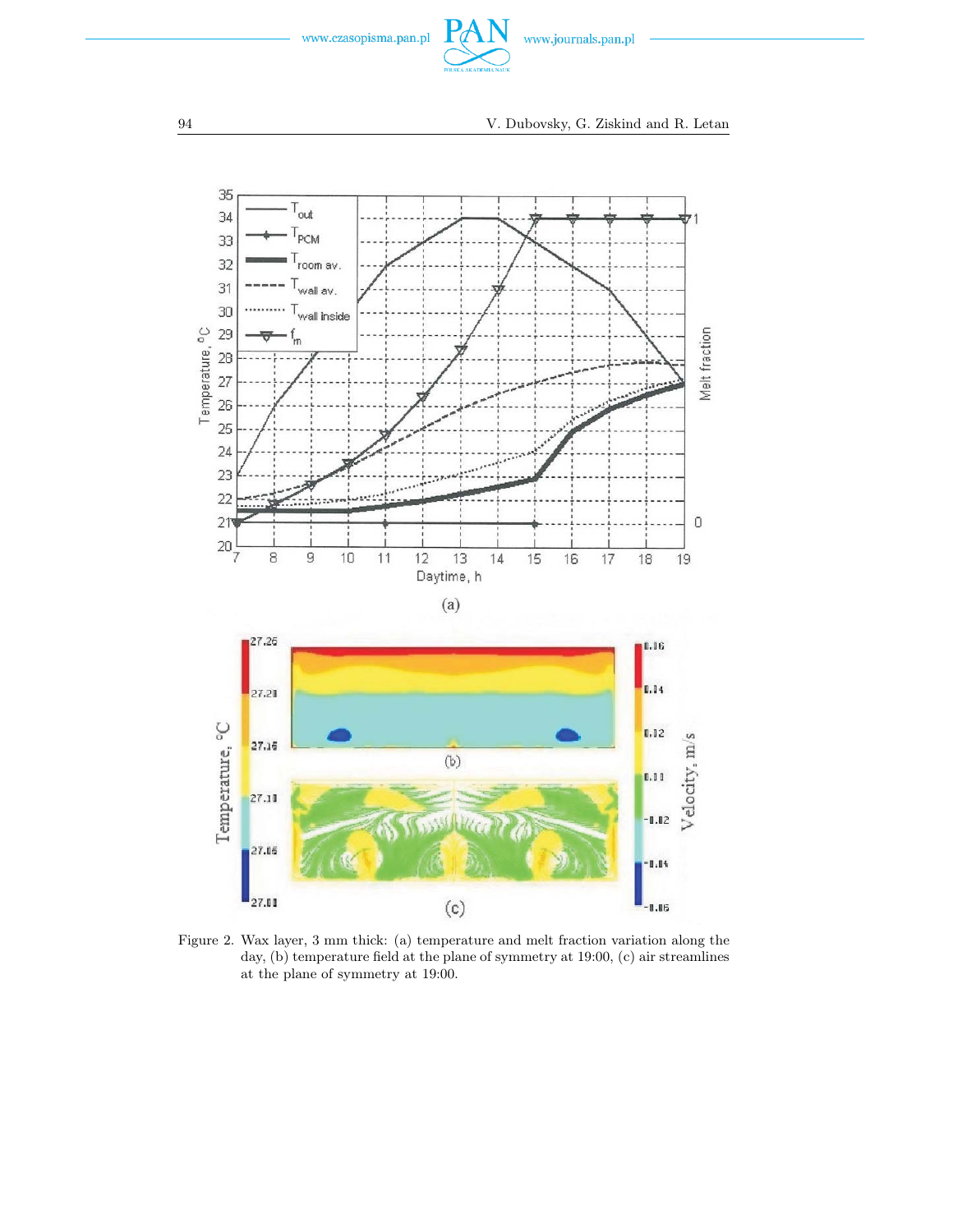

Temperature moderation in a multistorey building by melting. . . 95



Figure 3. Wax layer, 12 mm thick: (a) temperature and melt fraction variation along the day, (b) temperature field at the plane of symmetry at 19:00, (c) air streamlines at the plane of symmetry at 19:00.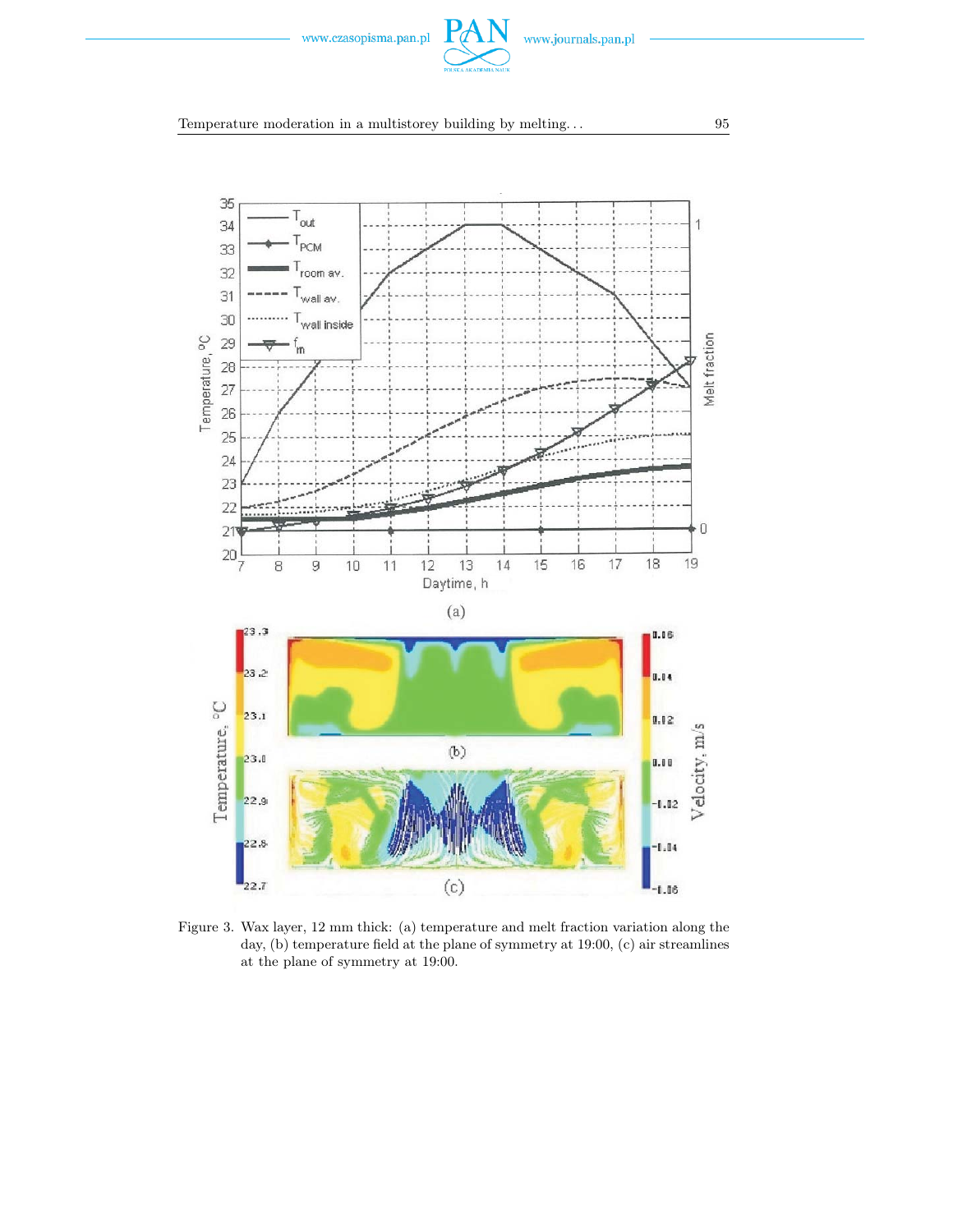

numerical model [14,15], even if the mushy zone is arbitrarily limited. In other studies the mushy zone was eliminated by adapting the effective heat capacity (EHC) method which has considerably simplified the numerical procedure [1]. However, the EHC method does not reflect all the physical phenomena which accompany phase change, like convective motion of the liquid phase, or the solid settling in the melt, as indeed observed in Figs. 4 and 5.



Figure 4. Solid (bright) and melt (dark) wax on a finned plate, 3 mm thick wax layer: (a) fins 4 m apart, (b) fins 0.1 m apart.

In Figs. 6-8 the above described effects are quantified. The three figures show how the melt layer between the plate and the solid changes in height versus. the melt fraction, being affected by fin spacing, thickness of solid layer, and plate temperature. The settling and nonsettling solid layers are analyzed. The nonsettling layer touches the plate at  $f_m = 0$ . As melting proceeds, the solid interface moves up. As the melt approaches  $f_m = 1$ , the remaining solid interface approaches the height of the final melt,  $x_l = b_l$ , floating on its top. Figure 6 illustrates the effect of fin spacing, for a 3 mm thick layer of wax, and plate temperature of 22  $\degree$ C. For fins 1–4 m apart, the melt layer,  $x_l$  – solid layer thickness, rises with the melt fraction. As the fin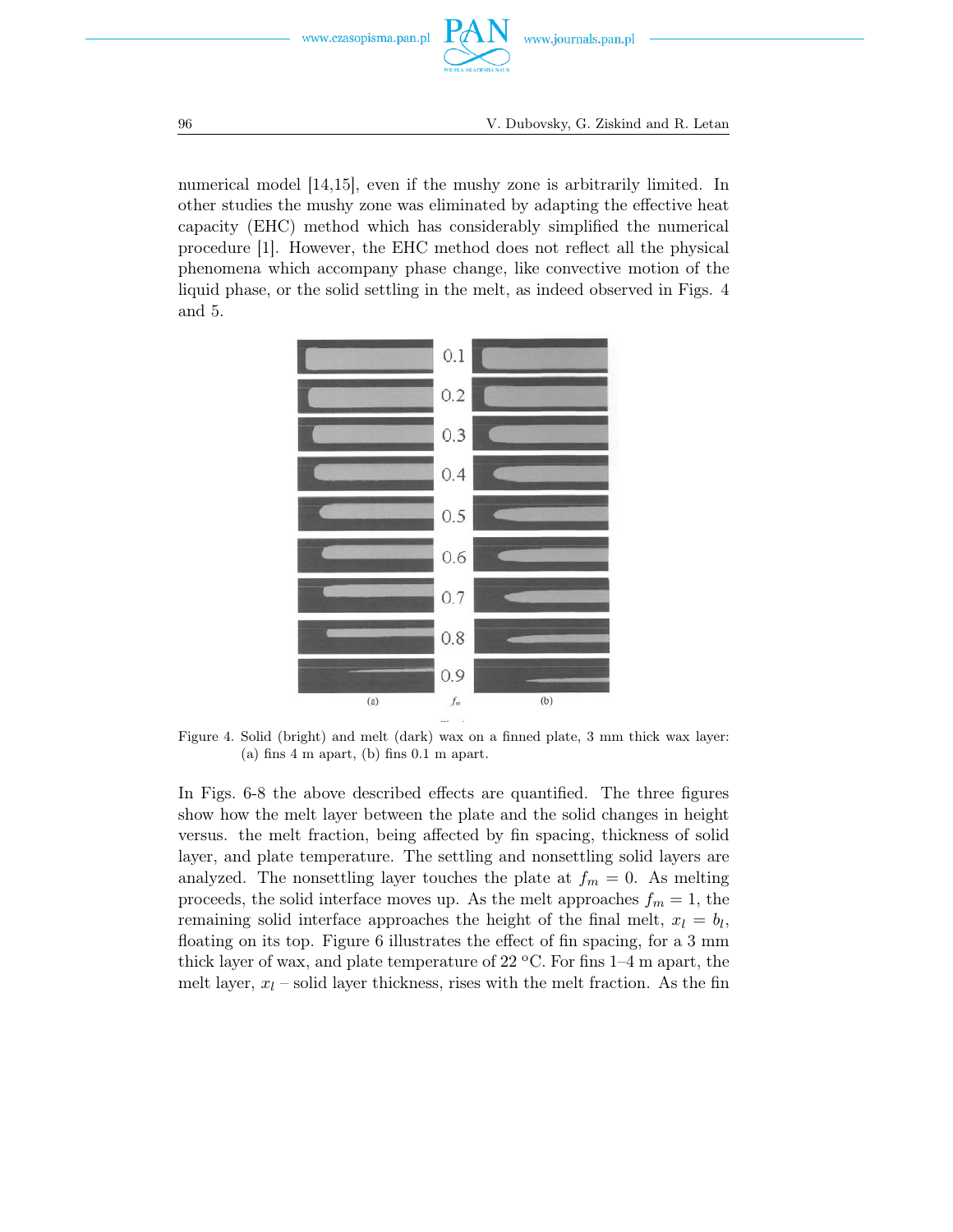

Temperature moderation in a multistorey building by melting... 97



Figure 5. Solid (bright) and melt (dark) wax on a finned plate, 12 mm thick wax layer: (a) fins 4 m apart, (b) fins 0.1 m apart.

spacing is reduced from 0.5 to 0.1 m at  $f_m = 0.7-0.9$ , the melt layer on the plate thins down due to the enhanced convection across the open passages at fin surfaces. Figure 7 shows the effect of solid layer thickness, b*s*, upon the melt height,  $x_l$ , versus  $f_m$ . The case is examined for fins 0.5 m apart, and plate temperature of  $22^{\circ}$ C. It may be observed that the thicker the initial solid layer, the more pronounced its settling in the melt. The same effect has been clearly seen in Figs. 4 and 5. Figure 8 illustrates the effect of plate temperature on the growing melt layer vs. melt fraction. At plate temperatures of 22, 23, and  $25^{\circ}$ C the same performance is observed, up to a melt fraction of 0.4. At higher melt fractions, the melt height grows with the plate temperature. This phenomenon is due to the faster melting at higher temperatures, and the relatively slow settling rate of the remaining solid.

In Figs. 6-8 the height of the melt actually expresses the thermal resistance to heat transfer from the plate to the melting solid layer. In each case aforementioned, the solid fraction  $(1 - f_m)$  represents the remaining stored capacity of the wax layer to absorb heat from the structure. The insight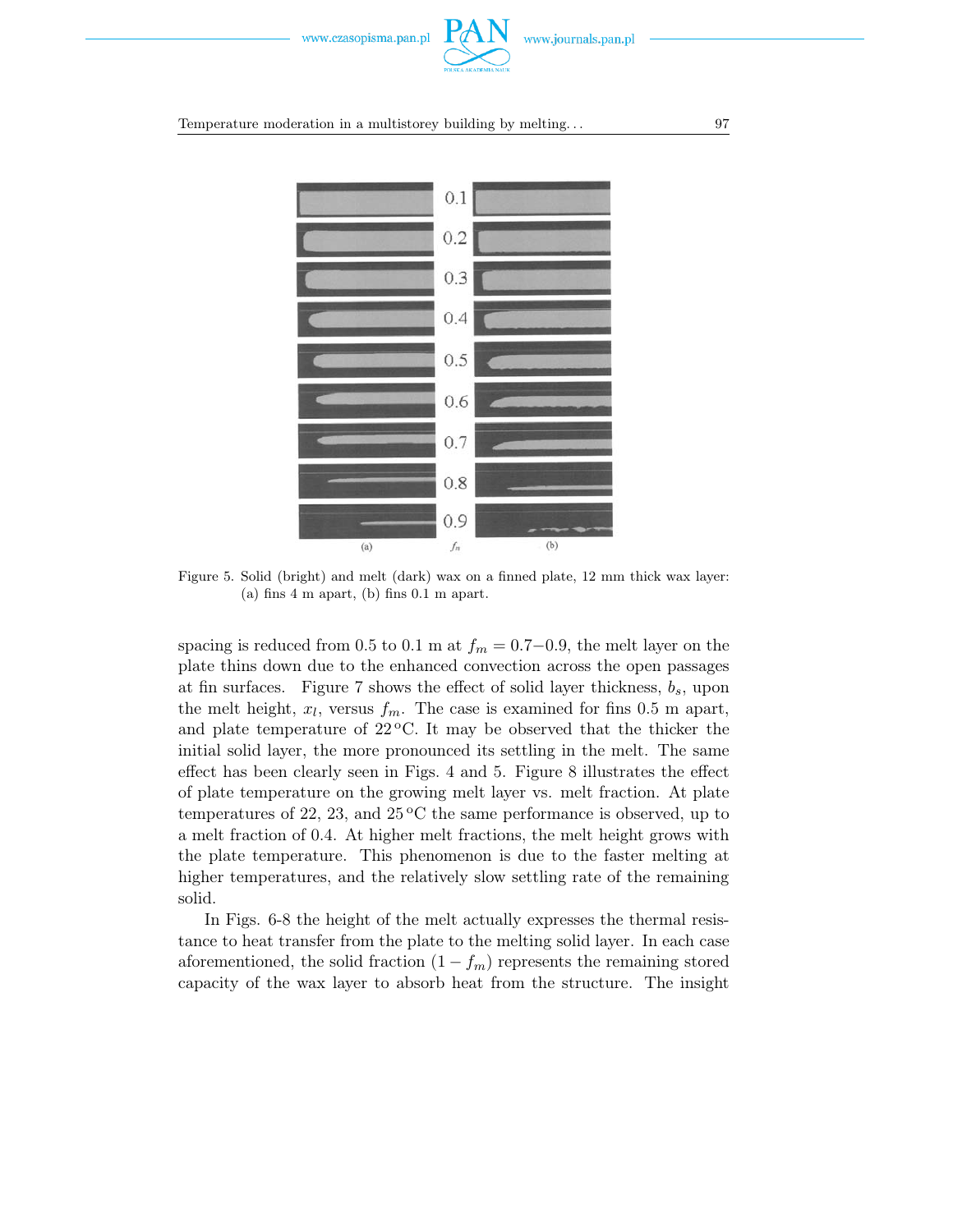



Figure 6. Effect of fins on melt height vs. melt fraction: 3 mm, wax layer thickness, plate temperature 22  $^{\rm o}{\rm C}.$ 



Figure 7. Effect of wax layer thickness on melt height vs. melt fraction: plate temperature 22  $^{\circ}$ C, fins 0.5 m apart.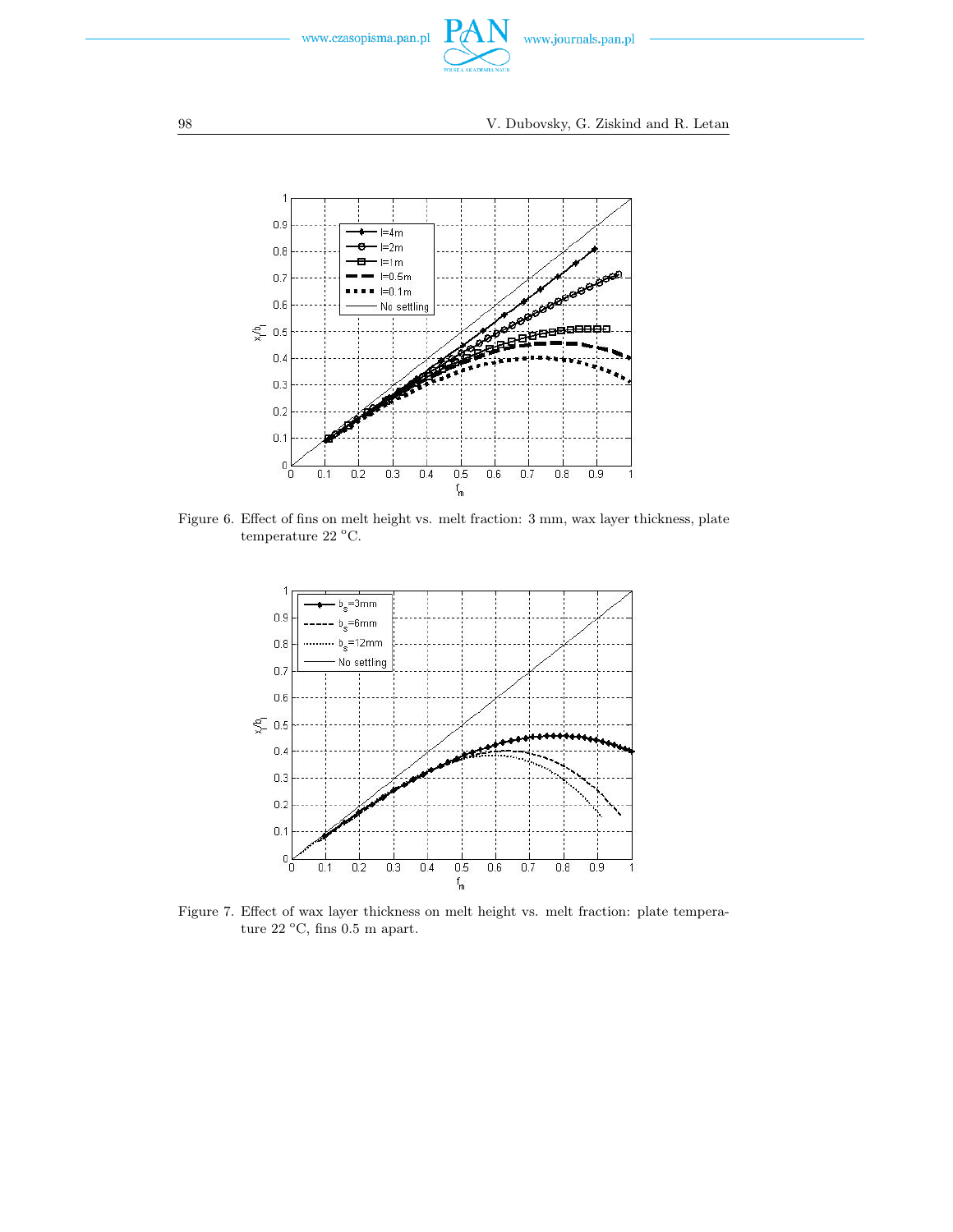

Temperature moderation in a multistorey building by melting... 99



Figure 8. Effect of plate temperature on melt height vs. melt fraction: 3 mm thick wax layer, fins 0.5 m apart.

into those phenomena may guide the researcher and designer to construct efficient, thermally comfortable systems, which may also reduce energy demands at hours of high thermal loads.

Our choice of a structure cooled from the ceiling by melting wax has practical applications, although in each case the specifics have to be analyzed. Our structure has been examined as a vacant apartment, not inhabited, having no ports or windows. The real structure may have walls thicker or thinner, may be insulated inside or outside. The walls may be exposed to asymmetrical solar irradiation. The floor and ceiling could have low thermal conductivity, but may be not necessarily adiabatic, as defined in this study. The phase change material has to be commercially available, having a mushy zone of several degrees. The night solidification could be achieved in several ways imposed by the locally available means. It may be air flowing over the melt, or water flowing in pipes installed within the melt. All those variables may be computed for an optimal design of a thermally comfortable building, adjusted to its local conditions.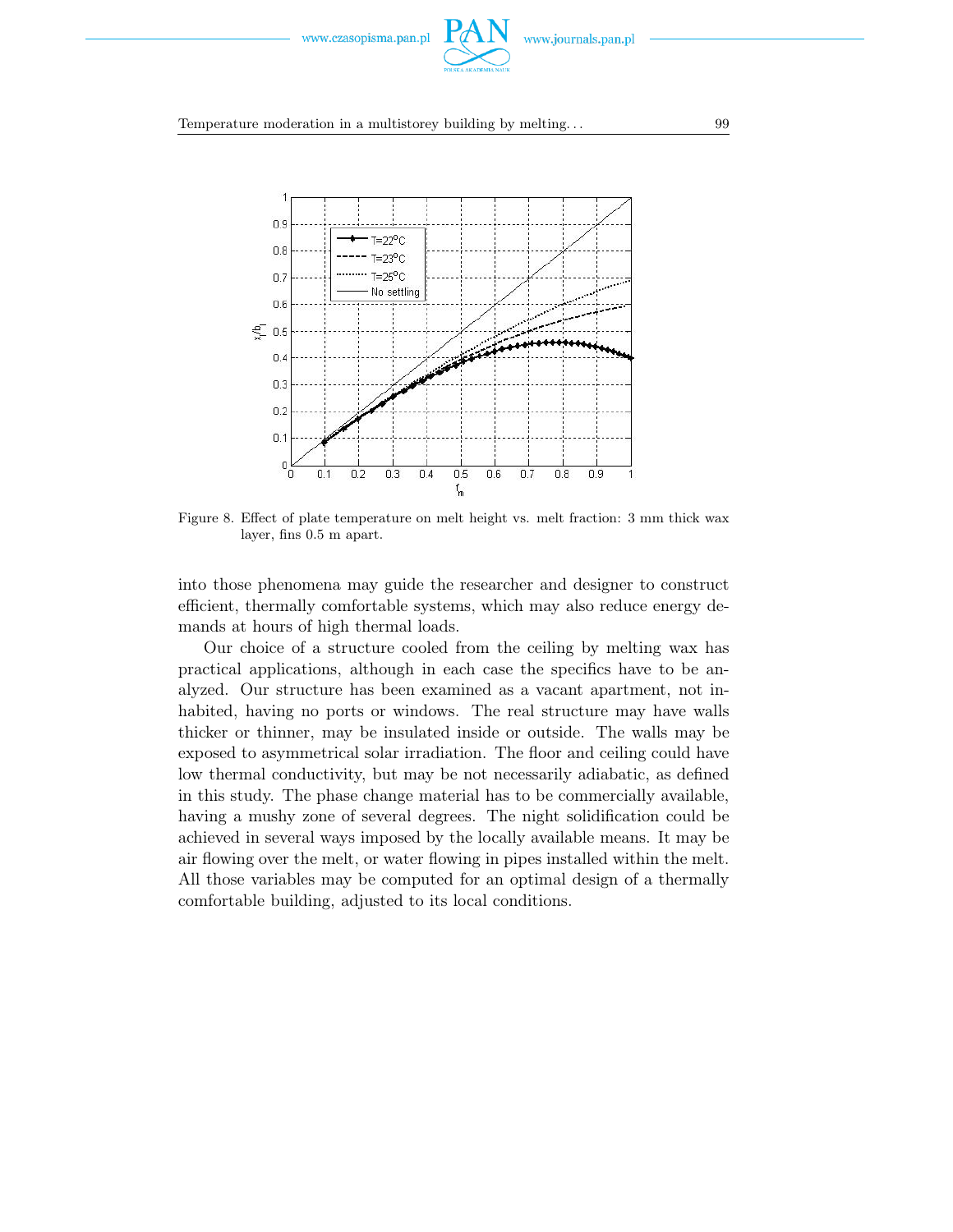

## 4 Conclusions

Thermal comfort in a structure, at the presently prescribed conditions, is achievable on a summer day via the use of a phase-change material. Paraffin wax, stored over a conducting plate at the ceiling of the structure, absorbs by melting the heat transferred across the walls of the structure. At our prescribed conditions, a solid layer of paraffin wax, 3 mm thick, furnishes thermal comfort for most of the day. A 6 mm thick layer suffices for the entire day. Fins on the storage plate enhance the rate of melting of the phase-change material by opening passages at the fin surfaces for the melt to move up across the solid layer. Visualization of the melting displays the motion and shape of the solid wax. The position of the solid interface shows the effects of fin spacing, solid layer thickness and plate temperature on the process.

*Received 27 December 2011*

## References

- [1] Mozhevelov S., Ziskind G., Letan R.: *Temperature moderation in a real-size room by PCM-based units*. J. Sol. Energ. Eng. 128(2006), 178–188.
- [2] Laouadi A., Lacroix M.: *Thermal performance of a latent heat energy storage ventilated panel of electric load management.* Int. J. Heat Mass Tran. 42(1999), 275–286.
- [3] Farid M. M., Chen X.D.: *Domestic electrical space heating with heat storage.* Proc. Instn. Mech. Engr., J. Power Energy Part A., 213(1999) 83–92.
- [4] Khudhair A.M., Farid M. M.: *A review on energy conservation in building applications with thermal storage by latent heat using phase change materials.* Energ. Convers. Manage. 45(2004), 263–275.
- [5] Breesch H., Bossaer A., Janssens A.: *Passive cooling in a low-energy office building*. Sol. Energ. 79(2005), 682–696.
- [6] Zhang Y., Lin K., Zhang Q., Di H.: *Ideal physical properties for free-cooling (or heating) buildings with constant thermal physical property material.* Energ. Buildings 38(2006), 1164–1170.
- [7] Henning H-M.: *Solar assisted air conditioning of buildings an overview*. Appl. Therm. Eng. 27(2007), 1734–1749.
- [8] Tyagi V. V., Buddhi D.: *PCM thermal storage in buildings: A state of art.* Renew. Sust. Energ. Rev. 11(2007), 1146–1166.
- [9] Chowdhury A.A., Rasul M.G., Khan M.M.K.: *Thermal comfort analysis and simulation for various low-energy cooling-technologies applied to an office building in a subtropical climate.* Appl. Energ. 85(2008), 449–462.